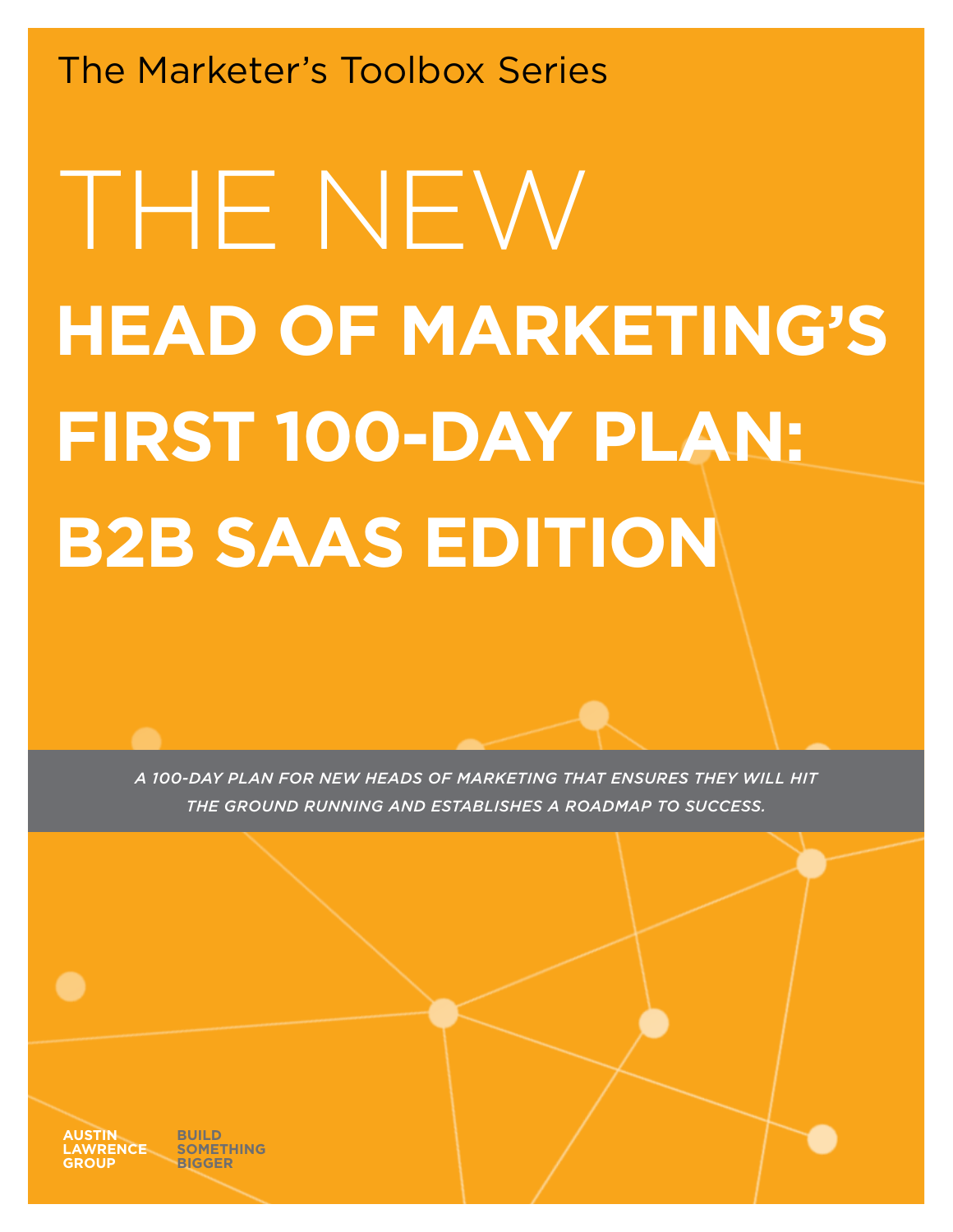### **WHEN YOU'RE BROUGHT IN AS THE NEW HEAD OF MARKETING AT A SAAS COMPANY THAT'S OWNED BY AN ENTREPRENEUR OR PRIVATE EQUITY, YOU'RE IMMEDIATELY THRUST INTO THE SPOTLIGHT.**

#### **They probably didn't hire you because all is well in marketing. They have an issue or two in mind that made the prior person or organization unacceptable.**

It's almost a given that you'll need to come up with a plan to solve these problems and demonstrate progress quickly. But how do you actually do this?

Having seen our share of new marketing leaders come in, and having witnessed spectacular successes and misfires, we've built a basic template with some guidance that should help you set expectations with leadership, get your arms around the organization's current state, gain agreement on the issues to be addressed by marketing and build a plan to drive to the goals you have established as being the most important.

Here's the basic architecture for a 100-day plan for the new head of marketing at a SaaS software company (actually 114 days, including the two weeks before you start work). Take this as a good starting point and make this fit your situation and experience. The recommended plan here assumes there is no crisis as you arrive and that "business as usual" can go on without 100 percent of your time being dedicated to it. (You will have to get stuff done to keep marketing commitments, and that in and of itself is important to establish as you join a team).

 $\overline{\phantom{0}}$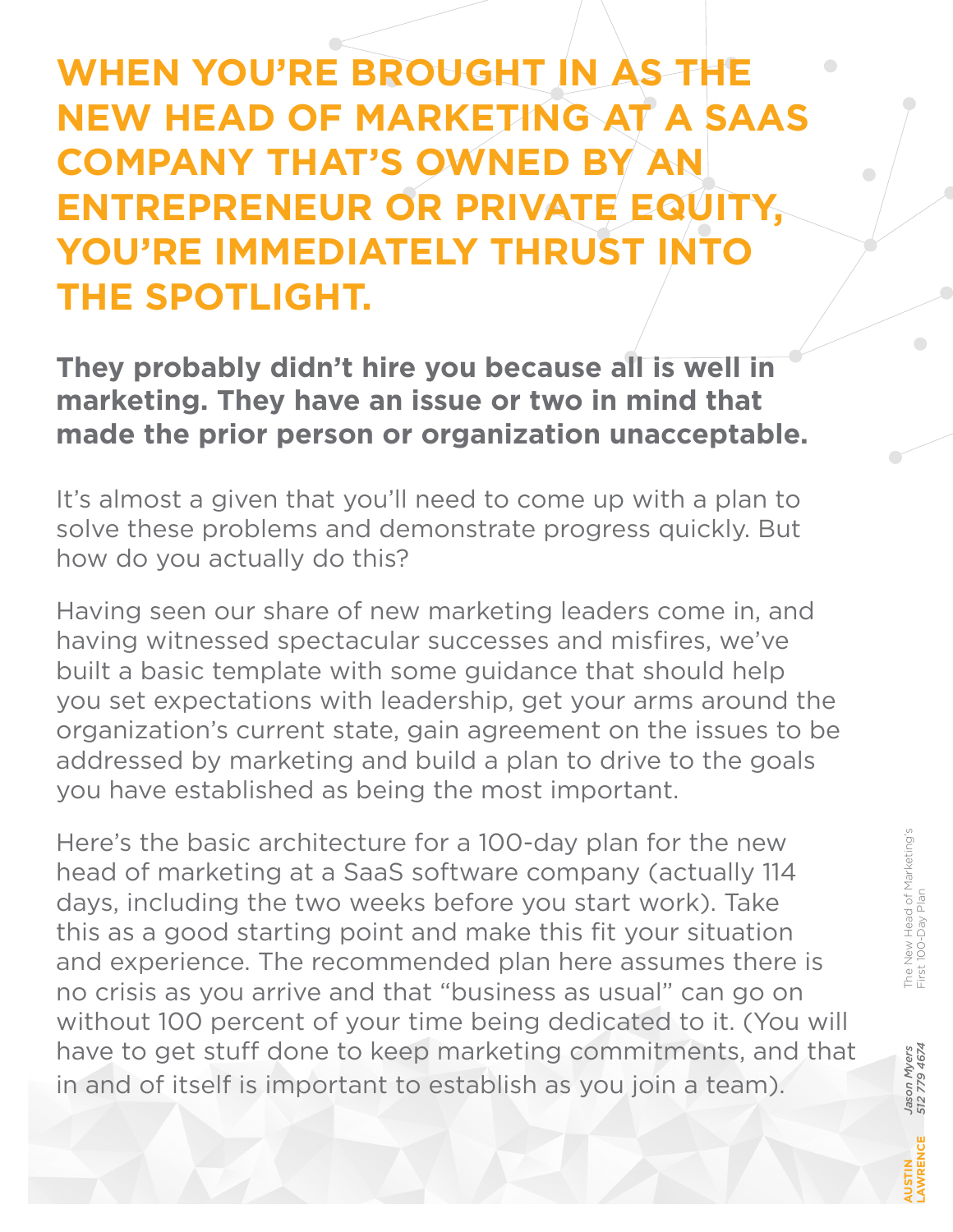# **14 DAYS BEFORE YOU START WORK**

### *The mission here is to set yourself up to hit the ground running.*

- Sign NDA and any employment agreement.
- Provide leadership with your 114-day plan outline so they will know what your process will be, and seek agreement with it in principle (begin the important psychological process of gaining agreement / generating consensus in small steps).
- Request all plans that are run by, involve or impact marketing.
- Request organization chart and job descriptions for sales, marketing and customer success and any agreements in place between these peer organizations and marketing.
- Request competitive information used by sales (e.g., battle cards, assessments).
- Read the entire website, top to bottom. Test conversion paths and note any friction points. Test mobile experience.
- Get a demo from a high-performing member of the sales team to begin learning the sales process and product, and start building your network within the firm.
- Take notes on things that appear to be working well and those that are not. First impressions matter. Trust your gut.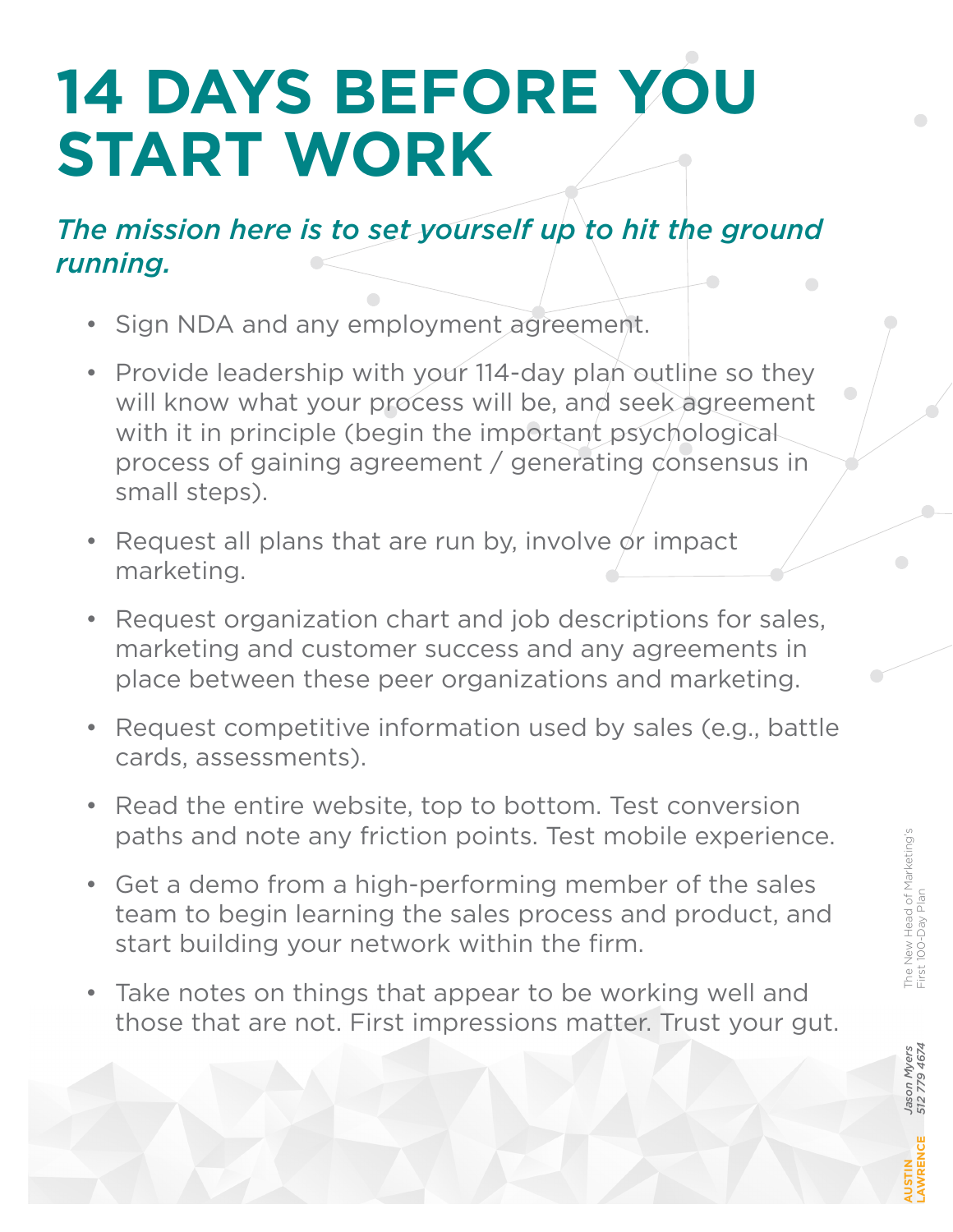## **DAYS 1-30 AS THE NEW HEAD OF MARKETING**

*The mission here is to gather more information, learn a little about the political landscape and set the stage for your future success. You'll be making important impressions on your teammates about how you conduct yourself and do business.*

- Meet with your boss (likely the CEO) and ensure you have the mission understood; this almost should be like an interview … you're on a fact-finding mission … what are the top problems? What is his/her goal for the coming year? Three years? What is the vision for marketing from his/her vantage point? (Make it clear you're aligned with CEO and CFO goals and will build your plans to support them.)
- Gain access to the management KPI dashboard/report; it's important to know what the team measures and how this figures into their vision of success.
- Review content marketing, advertising and email marketing plans in place and results that have been achieved; meet with outside agency execs, if any, to establish a relationship and begin subjective evaluation.
- Familiarize yourself with the new technology platforms and tools your company uses.
- Get sign-ons to the product(s) you sell and become competent at using them over the next 2-3 weeks. Start taking notes on any product management ideas you may have.

*Jason Myers 512 779 4674*

Jason Myers<br>512 779 4674

**AUSTIN LAWRENCE**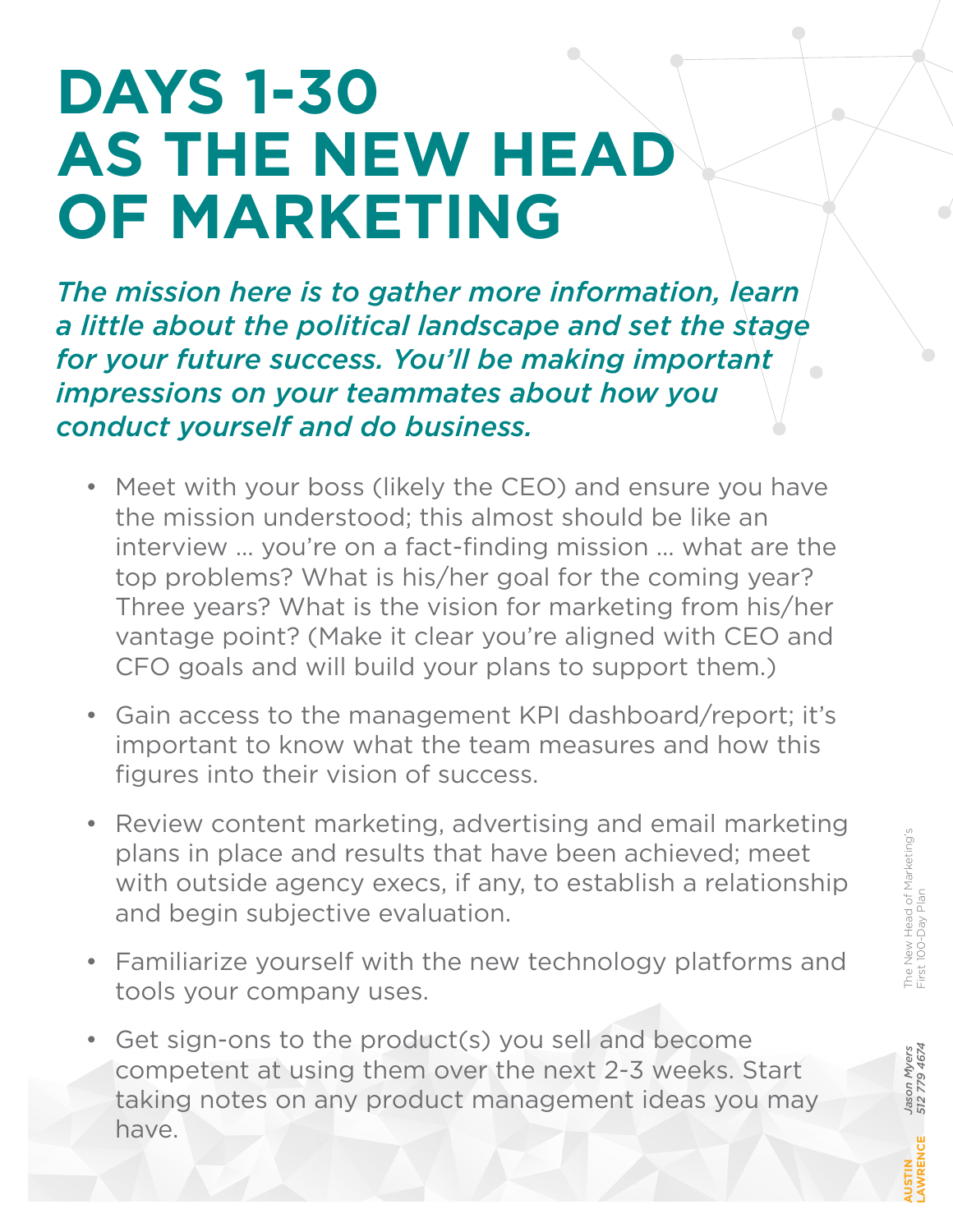#### **DAYS 1-30 AS THE NEW HEAD OF MARKETING**

• Interview peer execs (sales, marketing, success, finance) with a script that focuses on mission as gleaned from your meetings with the CEO.

 $\bigcirc$ 

- Interview top clients and partners (if there is a channel). Ask them tough questions about the company and its products and services.
- Review customer success/surveys for current and churned customers, if they exist, or write and field first surveys.
- Get current marketing calendar and reporting.
- Note any gaps or outliers in fact-finding. (e.g., determine whether KPIs/ benchmarks are standard or proprietary, whether churn is high, whether there is marketing automation in place, etc.).
- Write up a summary of findings as a PPT and review with your CEO and then with leadership peers after any suggested changes.
	- The mission here is to get a second agreement in which you, your boss and the team all see the same things, agree on specific objectives to be accomplished and align on what should be addressed first, second, etc.
	- o If you already have established a simpatico relationship with someone on the team, share some of your insights and seek confirmation/explanation.
- Figure out a low-hanging fruit opportunity and get it accomplished ASAP. This might be a priority that was not accomplished by the prior regime or a CEO pet project that you also believe in. Aim for something that will drive revenue or meet a shared objective that everyone is being measured on. This project will give you insight into what your new organization can do, and who's who politically.

*Jason Myers 512 779 4674*

Jason Myers<br>512 779 4674

**AUSTIN LAWRENCE**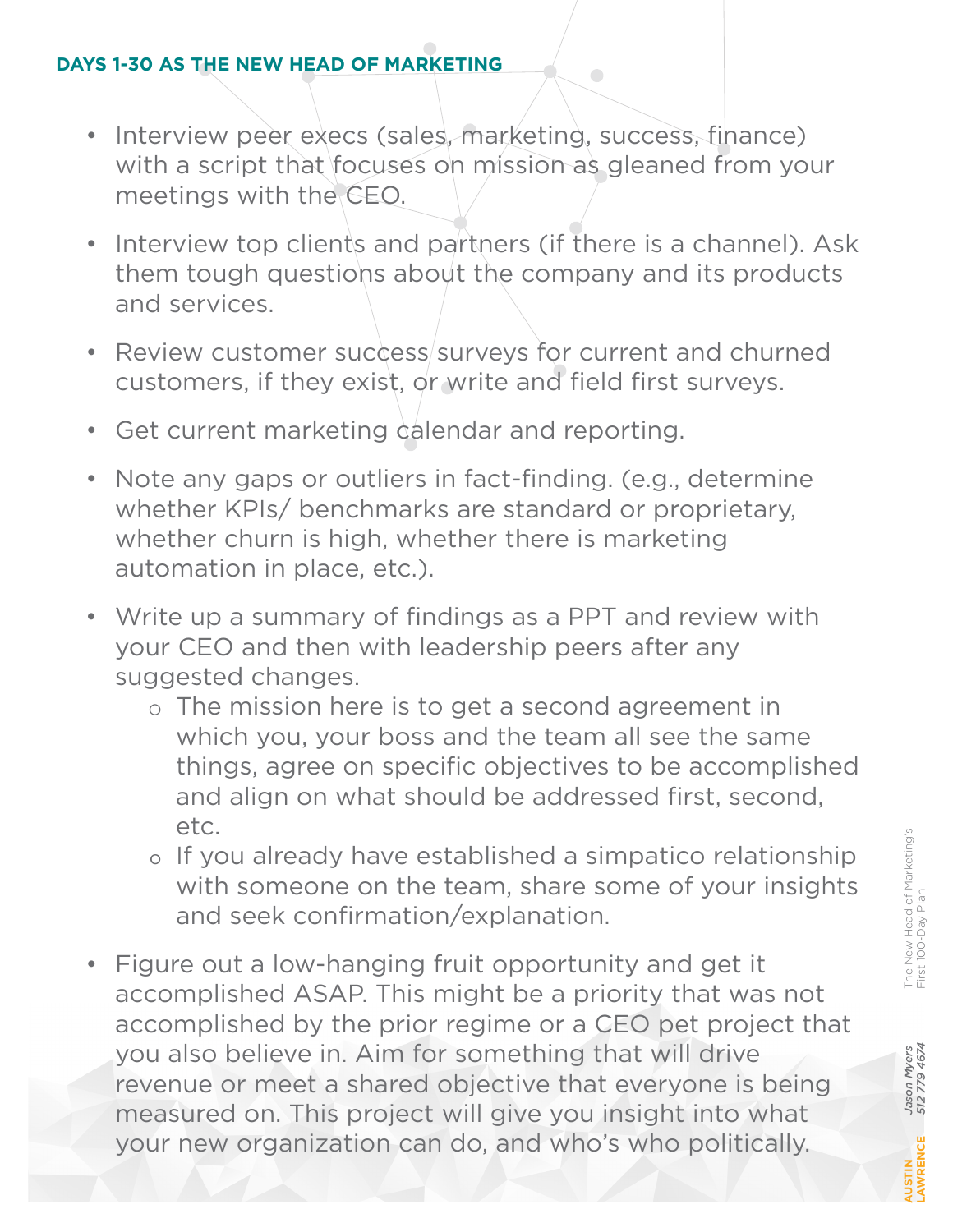### **DAYS 31-60**   $\Box$ **AS A NEW HEAD OF MARKETING**

*Now that you're a month into your new role, it's time to build your plan and budget for what you'll need to succeed.*

- Review marketing, sales and success automation and determine whether it fits the needs of the business, as you understand it.
	- Build a requirements document (high level) for automation and socialize with peers and CFO.
	- Meet with leading automation vendors to determine fit and learn from them, research via internet (e.g., G2Crowd, analyst reports, associations, etc.).
	- Select marketing, sales and success automation vendor(s).
		- This may be plug-replacement of old systems or augmenting existing systems to achieve goals for reporting or other capabilities.
- Gather as much competitor intelligence as possible; what are they saying, doing and spending money on? Build a marketing SWOT analysis for the competitor set.
- Sit in on sales and customer success calls and dig deep with reps and managers here to gain a real understanding of their worlds and how marketing can and should help.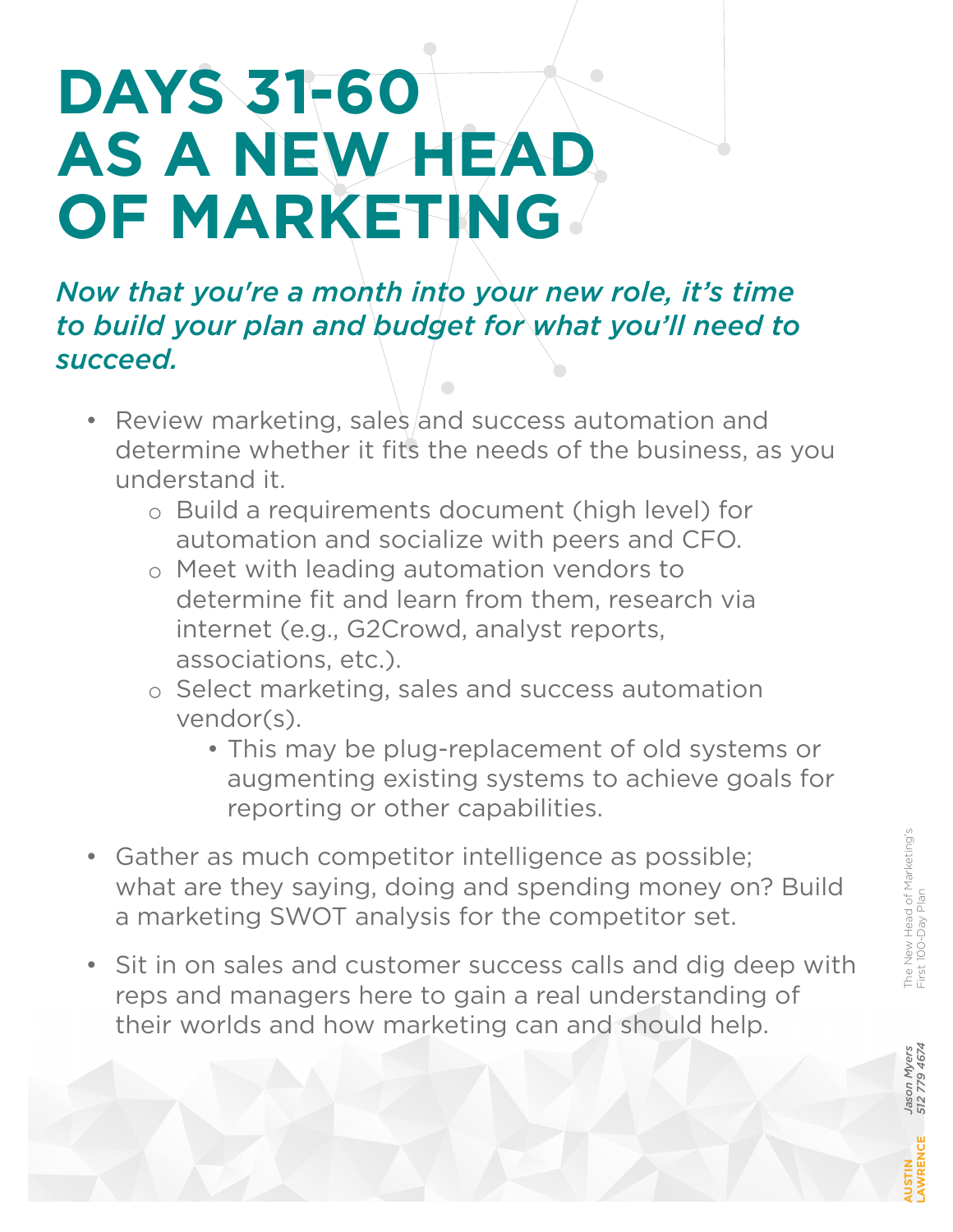#### **DAYS 31-60 AS A NEW HEAD OF MARKETING**

• If persona research is old or non-existent, get personas done for the top economic buyers and influencers (2-5 in each segment).

- Share results to date with agency and, if they are likely to remain in place, ask them to provide campaign and program recommendations (if they've proven themselves worthy, keep them on; if not, this is a good time to start your search for a new agency and put the current agency on notice as may be required).
- Review budgets and outcomes for all major marketing spend with an eye for what you can change to drive more results as sought by CEO and his/her KPIs; determine where spending needs to increase (categorically) and start building out campaign plans and associated budgets and KPIs.
- Whiteboard with your team and colleagues until you think you have a workable plan with BHAGs as well as achievable objectives. You might want to consider a weighting system (organizational impact, budget needed and revenue potential are three useful weighting factors) for the year's priorities if your great ideas exceed your ability to budget and deliver on plans. (We've seen this work to great effect in gaining consensus around a plan.)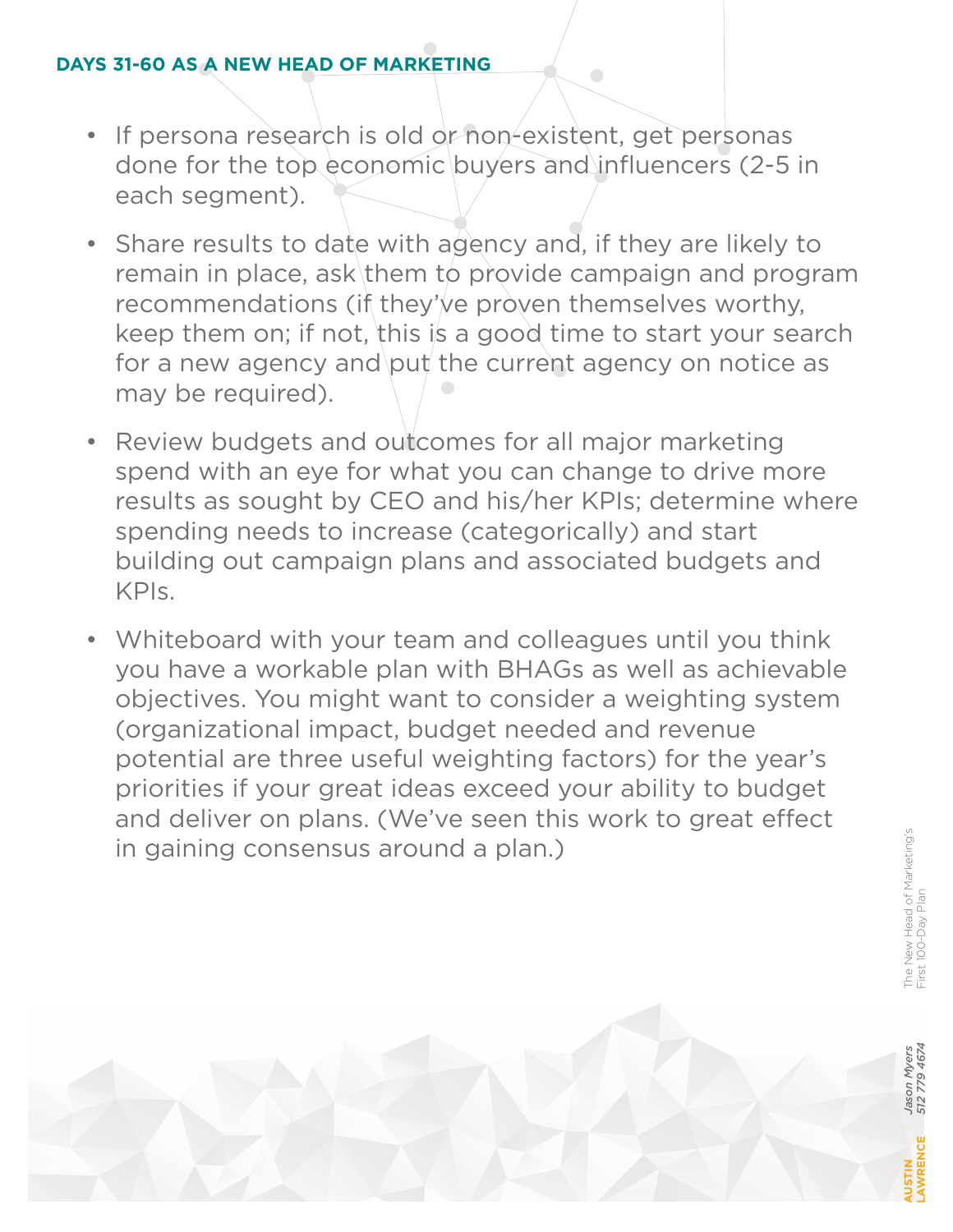#### **DAYS 31-60 AS A NEW HEAD OF MARKETING**

• Evaluate your personnel needs and who's on the team today; create a new organization chart based on what you think you'll get approval to do. By now, you should know who on your team is a keeper and who would be better off moving on, and you can create new roles and responsibilities, as well as training plans, accordingly.

- Make PPTs of your findings as discussion documents for a meeting with your CEO and leadership peers; get their feedback and then huddle with CEO to align once more.
- Deliver and report on success of "low-hanging fruit" project and share the glory with those who made it possible (team building opportunity).

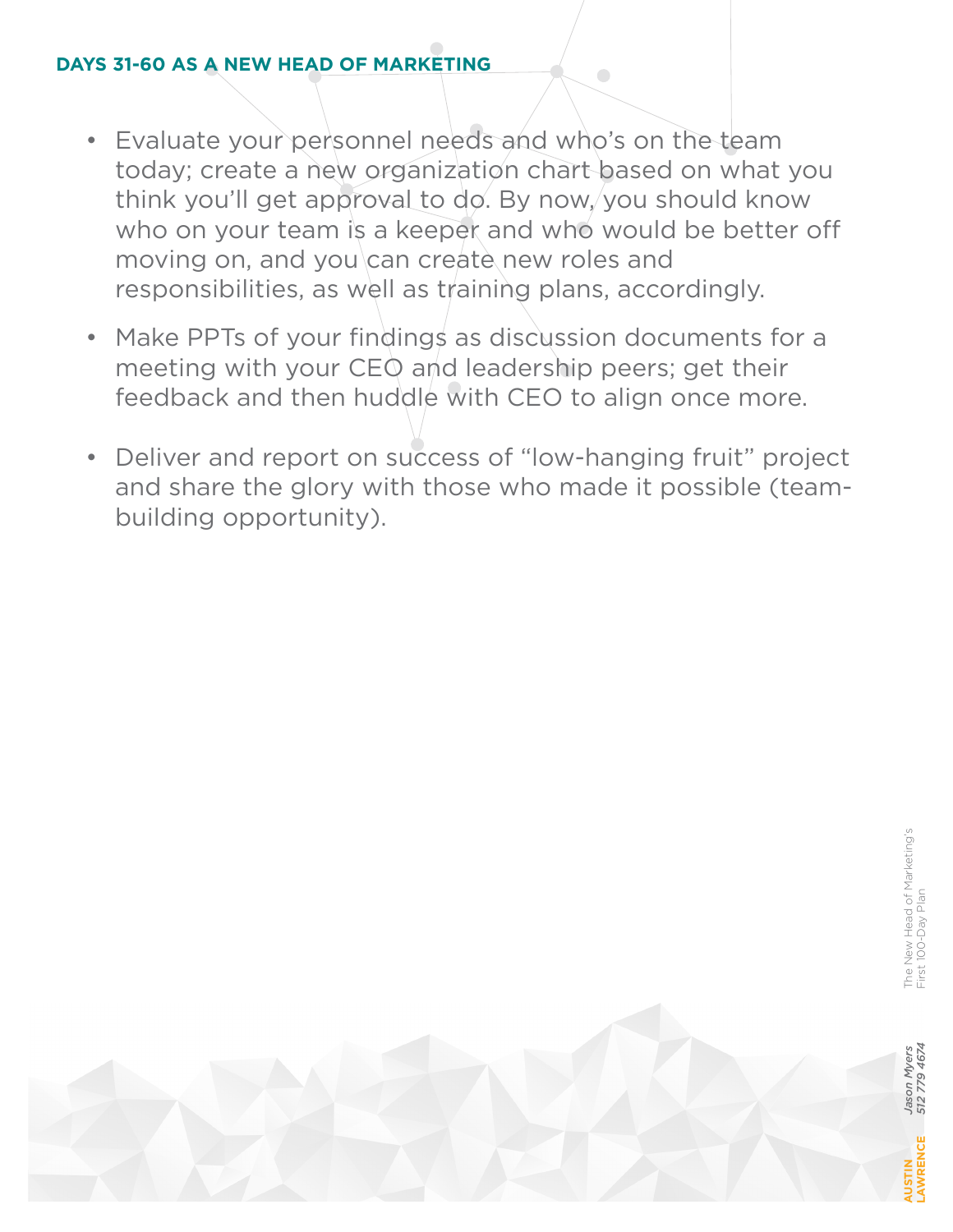### **DAYS 61-90**   $\Box$ **ASSERTING LEADERSHIP AS HEAD OF MARKETING**

#### *Now it's time to build a formalized version of your plan, present it and iterate.*

Read all the information you can about your industry, company and competitors and take some time to reflect on what it means. What are the big themes? What do buyers want? What do we have to sell? Do we have any unique insights into our market? Can we be thought leaders? You need some unifying themes to make your plans make sense.

- Build a one-year plan that is calendar- and theme-driven. Some markets respond well to quarterly campaigns. Others are big-picture, especially if you've decided to take a thought leadership approach, as this won't happen in just a few months.
- Use a template to help organize your presentation (or use what worked in previous jobs for you or your leadership).
- Socialize your plans with sales and customer success, as they'll have a stake in your success. Make sure your plan considers their needs as uncovered earlier to build your social credibility and political capital. (You'll want to start off helping them through your new plans and budgets.)
- Make sure to ask for a reasonable budget, based on the agreed objectives; if budget is not forthcoming, dial back expectations as to what can be achieved.
- Present your final plan to the CEO and subsequently to the peer group.

*Jason Myers 512 779 4674*

Jason Myers<br>512 779 4674

**AUSTIN LAWRENCE**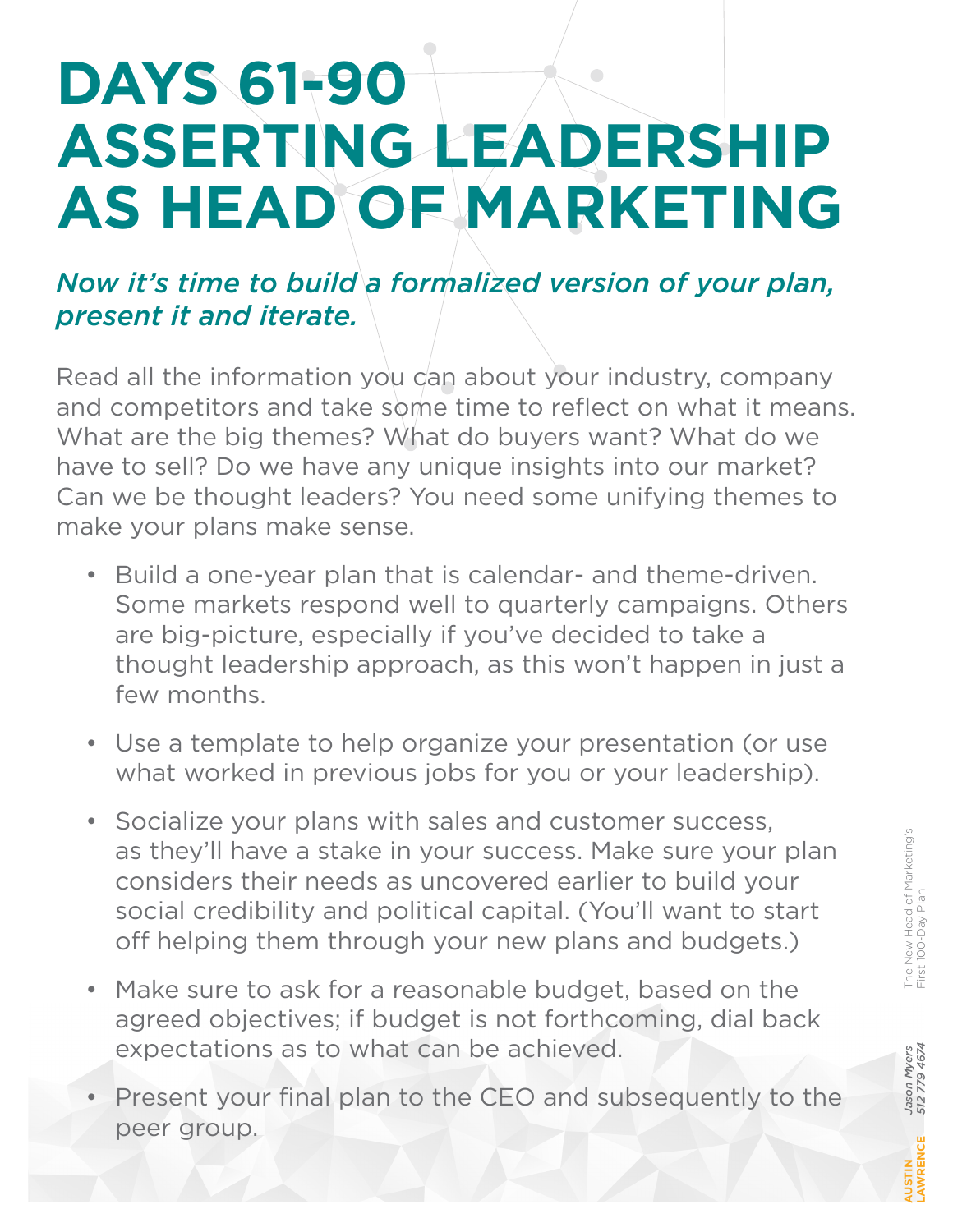### **DAYS 91-100**   $\Box$ **IMPLEMENTING YOUR FIRST YEAR'S MARKETING PLAN**

*Get busy! Here's where the rubber meets the road. You've sold your plan, gotten agreement on budget and priorities and have also closed on a quick-win project (and shared the glory).*

The best advice is to not rest on your laurels. Put your plans into motion. Make decisions efficiently. Hire and fire as needed for the business (and please fire with compassion). Buy new automation and get it in place with the help of certified advisors. And make sure to measure and report on your success.

If you are using contemporary marketing and sales automation, a lot of the reporting is baked into the software. Make sure you know how to use it, or get someone who does, to help you track what's working and what is not, quickly iterate, and report it all to your leadership.

Oh, and have fun! Leading a marketing team can be one of the most rewarding jobs in any organization.

Want to talk about your new gig? Marketing leaders at SaaS firms (new to the job or not) should feel free to [book a meeting](https://meetings.hubspot.com/jm57)  [with me](https://meetings.hubspot.com/jm57) to discuss any issue that's vexing them.